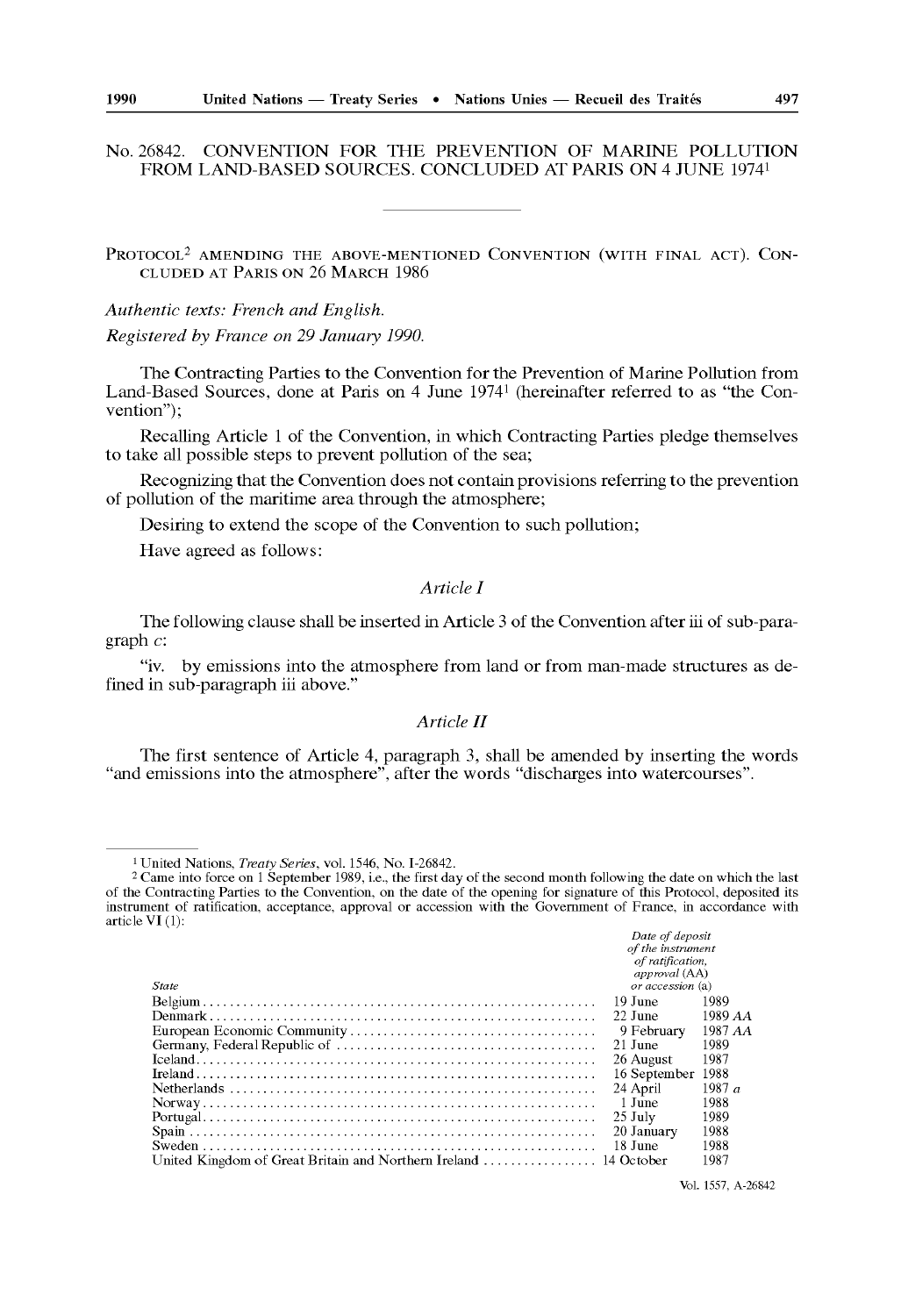# *Article III*

The following clause shall be inserted at the beginning of Article 16 *d* of the Convention: "to examine the feasibility of and, as appropriate,".

## *Article IV*

1. This Protocol shall be open for signature at Paris from March 26th, 1986, until June 30th, 1986, by the States which are Parties to the Convention on the date of the opening for signature of this Protocol, and by the European Economic Community.

2. This Protocol shall be subject to ratification, acceptance or approval.

#### *Article V*

After 30th of June 1986 this Protocol shall be open for accession by any State referred to in Article 24 of the Convention and by the European Economic Community.

# *Article VI*

1. This Protocol shall enter into force on the first day of the second month following the date on which the last of the Contracting Parties referred to in Article IV of this Protocol has deposited its instrument of ratification, acceptance, approval or accession.

2. For any other State becoming Party to this Protocol after its entry into force, this Protocol shall enter into force on the first day of the second month following the date on which that State has deposited its instrument of accession.

3. Any State which becomes a Contracting Party to this Protocol without being a Con tracting Party to the Convention shall be considered as a Contracting Party to the Conven tion as amended by this Protocol as of the date of entry into force of this Protocol for that State.

4. Any State which becomes a Contracting Party to the Convention after the entry into force of this Protocol shall be considered as a Contracting Party to the Convention as amended by this Protocol.

5. The instruments of ratification, acceptance, approval or accession shall be depos ited with the Government of the French Republic.

### *Article VII*

The Depository Government shall inform the Contracting Parties and those States re ferred to in Article 22 of the Convention of signatures of this Protocol, of the deposit of instruments of ratification, acceptance, approval or accession, made pursuant to Articles IV, V and VI, and of the date of entry into force of this Protocol.

## *Article VIII*

The original of this Protocol, of which the English and French texts shall be equally authentic, shall be deposited with the Government of the French Republic.

IN WITNESS WHEREOF, the undersigned, duly authorized by their respective Govern ments, have signed this Protocol.

DONE in Paris, this March 26th, 1986.

*[For the signatures, see p. 499 of this volume.]*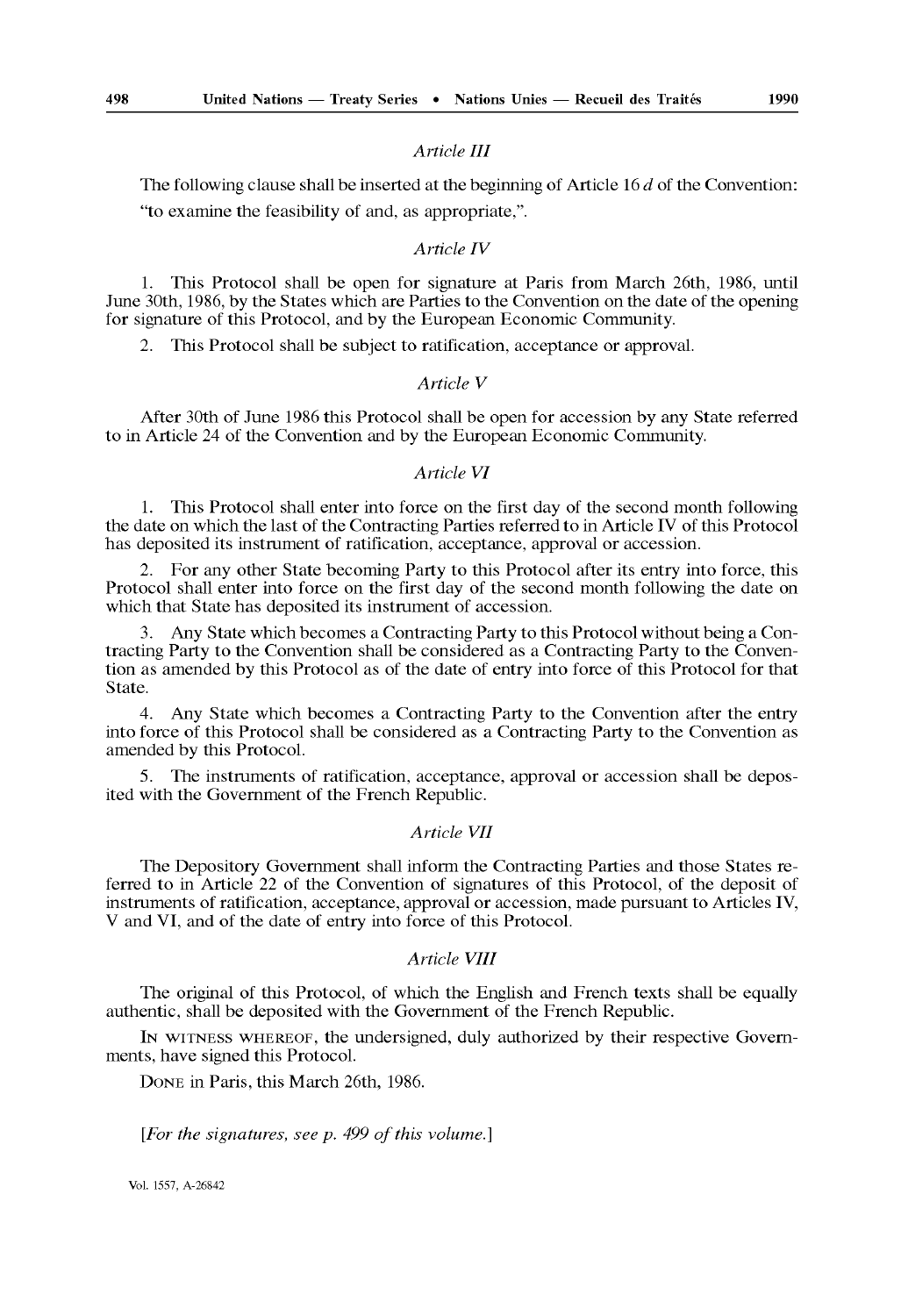Pour le Gouvernement du Royaume de Belgique : [For the Government of the Kingdom of Belgium:]<sup>1</sup> [RlTTVEGER DE MOOR]2

Pour le Gouvernement du Royaume de Danemark : [For thé Government of the Kingdom of Denmark:]

[KLAUS DAHLGAARD]

Pour le Gouvernement du Royaume d'Espagne : [For thé Government of the Kingdom of Spain:] [CARMEN DE ANDRÉS CONDE]

Pour le Gouvernement de la République Française : [For thé Government of the French Republic:] [MICHEL DE BONNECORSE]

Pour le Gouvernement de la République Irlandaise : [For thé Government of the Irish Republic:] [THOMAS D. LYONS]

Pour le Gouvernement de la République Islandaise : [For thé Government of the Icelandic Republic:] [HARALDUR KRÔYER]

Pour le Gouvernement du Royaume de Norvège : [For thé Government of the Kingdom of Norway:] [JENS BREIVIK]

Pour le Gouvernement du Royaume des Pays-Bas : [For thé Government of the Kingdom of the Netherlands:]

[VEGELIN VAN CLAERBERGEN]

<sup>&</sup>lt;sup>1</sup> Le texte entre crochets a été traduit par le Secrétariat de l'Organisation des Nations Unies — The text within brackets was translated by the Secretariat of the United Nations.

<sup>2</sup> Les noms des signataires donnés entre crochets étaient illisibles et ont été fournis par le Gouvernement français — Names of signatories appearing between brackets were not legible and have been supplied by the French Government.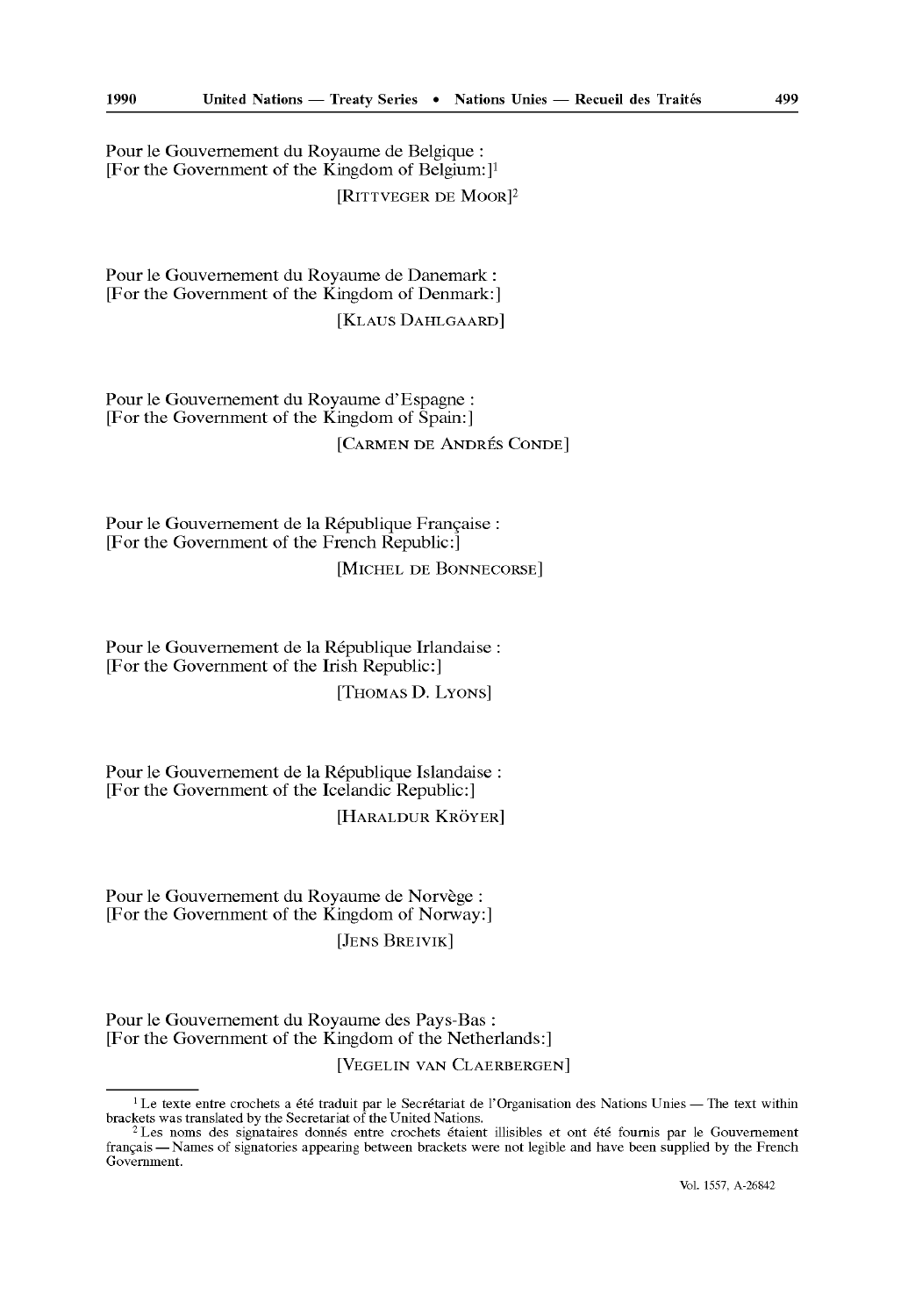Pour le Gouvernement de la République Portugaise : [For thé Government of the Portuguese Republic:]

> [Luis CASPAR DA SILVA] 30 juin 1986

Pour le Gouvernement de la République Fédérale d'Allemagne : [For thé Government of the Federal Republic of Germany:]

[FRANZ JOACHIM SCHOELLER]

Pour le Gouvernement du Royaume-Uni de Grande-Bretagne et d'Irlande du Nord : [For thé Government of the United Kingdom of Great Britain and Northern ireland:1

[PHILIP JOHN WESTON]

Pour le Gouvernement du Royaume de Suède : [For thé Government of the Kingdom of Sweden:] [CARL LIDBOM]

Pour la Communauté Economique Européenne : [For the European Economic Community:]

> [VEGELIN VAN CLAERBERGEN] 30 juin 1986

Pour le Gouvernement d'Irlande : [For the Government of Ireland:]

> [THOMAS D. LYONS] 27.06.86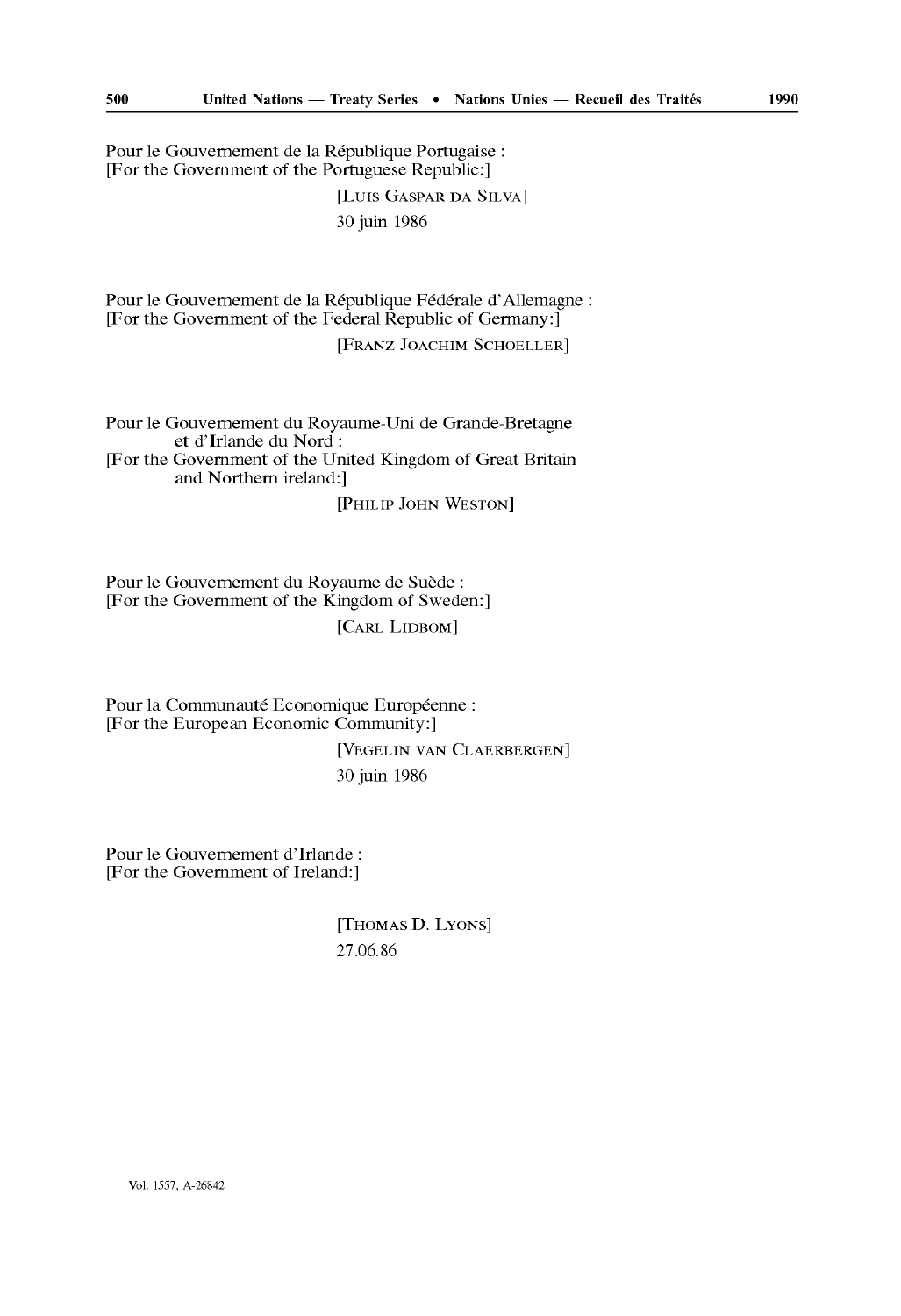#### FINAL ACT

#### I

Representatives of the Governments of Federal Republic of Germany, Belgium, Den mark, Spain, France, Ireland, Iceland, Norway, the Netherlands, Portugal, the United King dom of Great Britain and Northern Ireland, Sweden; representatives of the European Eco nomic Community, the observer of Luxembourg participated, at the invitation of the French Government, in a Diplomatic Conference entrusted with completing the text of a Protocol amending the Convention for the Prevention of Marine Pollution from Land-Based Sources.

The Conference met at the Centre de Conférences Internationales, Paris, on March 26th, 1986.

Mr. de Bonnecorse, leader of the French Delegation, was elected Chairman.

Mr. Jonkheer Max Vegelin van Claerbergen, leader of the Netherlands Delegation, was elected Vice-Chairman.

As a result of its deliberations, the Conference adopted, a Protocol amending the Con vention for the Prevention of Marine Pollution from Land-Based Sources, which is annexed to this Final Act.

So far as the signature or accession of the European Economic Community is con cerned, the Conference took note that in the European Economic Community the necessary competence for implementing the Protocol may be vested either in its member States or in the Community itself, for whom it was to decide the attribution of such competences in accordance with its internal procedures.

Regarding this, the Conference took note of the declaration made by representatives of the Federal Republic of Germany, France, Ireland, the Kingdom of Belgium, Kingdom of Denmark, Kingdom of Spain, Netherlands, Portugal, United Kingdom of Great Britain and Northern Ireland according to which they have signed the present Final Act and have signed or will sign the Protocol amending the Paris Convention of 1974 without prejudice to the competences that the European Economic Community has in the matters covered by this protocol.

The Conference took note of the declaration made by the representative of Den mark who stated that the local Governments of the Faeroe islands and of Greenland had not yet determined their final position on the amendment. Consequently, the Danish signature would be of a provisionnai nature as to the application of the Convention to the Faeroe islands and to Greenland.

### **II**

The Diplomatic Conference on the Protocol amending the Convention for the Preven tion of Marine Pollution from Land-Based Sources

Resolves

To open the Protocol for signature from 26th of March 1986.

To authorize the Government of the French Republic to publish the Final Act and the text of this Protocol in its French and English versions.

IN WITNESS WHEREOF the following Representatives have signed this Final Act.

DONE at Paris this 26th day of March 1986 in a single original copy to each of the two working languages of the Conference to be deposited in the archives of the Government of the French Republic which shall transmit a certified copy thereof to all the other Govern ments and International Organisations and Institutions participating in the Conference.

*[For the signatures, see p. 503 of this volume.]*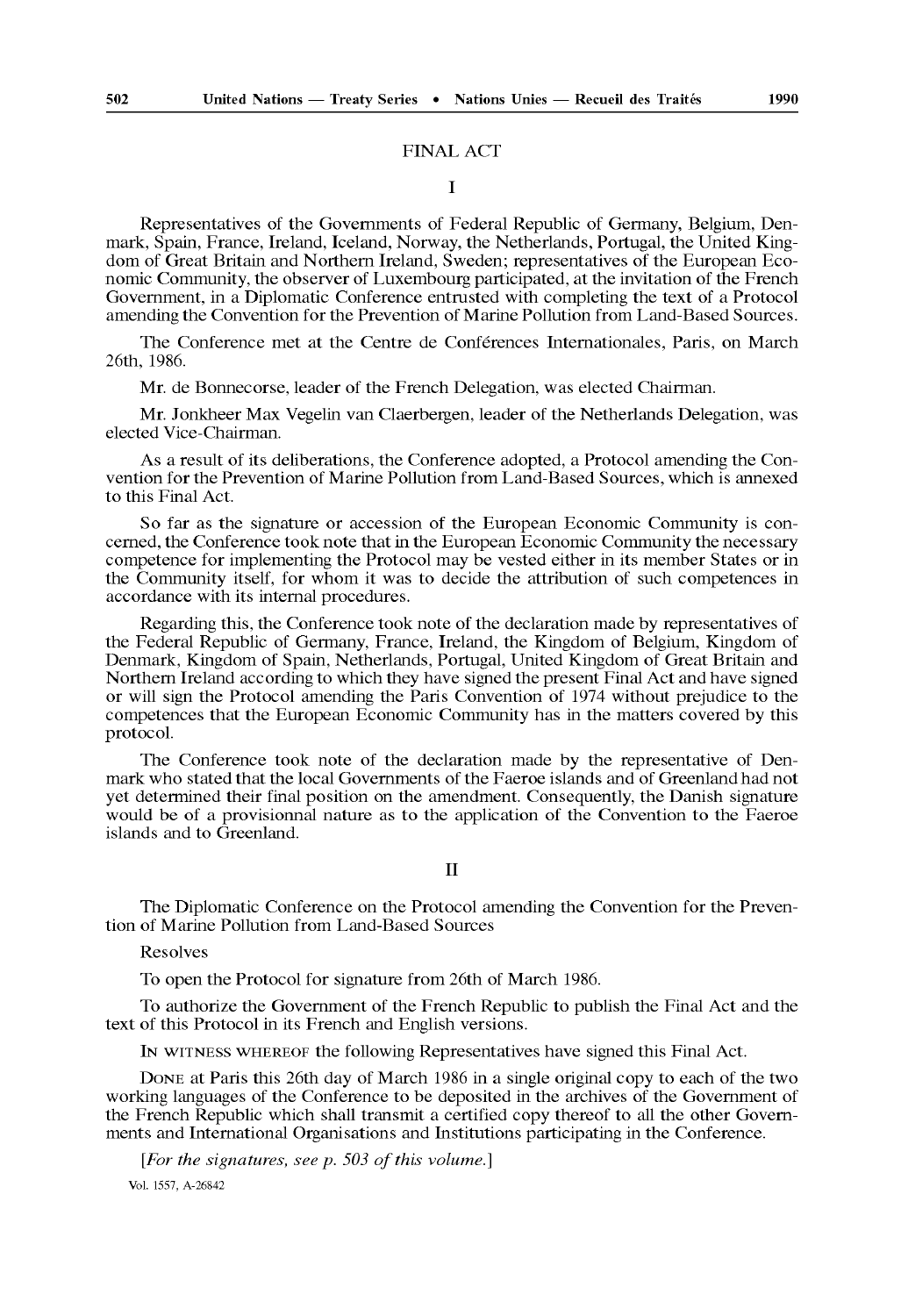Pour le Gouvernement du Royaume de Belgique : [For the Government of the Kingdom of Belgium:]<sup>1</sup> [RITTWEGER DE MOOR]<sup>2</sup>

Pour le Gouvernement du Royaume de Danemark : [For thé Government of the Kingdom of Denmark:]

[KLAUS DAHLGAARD]

Pour le Gouvernement du Royaume d'Espagne : [For thé Government of the Kingdom of Spain:] [CARMEN DE ANDRÉS CONDE]

Pour le Gouvernement de la République Française : [For thé Government of the French Republic:] [MICHEL DE BONNECORSE]

Pour le Gouvernement de la République Irlandaise : [For thé Government of the Irish Republic:] [THOMAS D. LYONS]

Pour le Gouvernement de la République Islandaise : [For thé Government of the Icelandic Republic:] [HARALDUR KRÔYER]

Pour le Gouvernement du Royaume de Norvège : [For thé Government of the Kingdom of Norway:] [JENS BREIVIK]

Pour le Gouvernement du Royaume des Pays-Bas : [For thé Government of the Kingdom of the Netherlands:]

[VEGELIN VAN CLAERBERGEN]

<sup>&</sup>lt;sup>1</sup> Le texte entre crochets a été traduit par le Secrétariat de l'Organisation des Nations Unies — The text within brackets was translated by the Secretariat of the United Nations.

<sup>2</sup> Les noms des signataires donnés entre crochets étaient illisibles et ont été fournis par le Gouvernement français — Names of signatories appearing between brackets were not legible and have been supplied by the French Government.